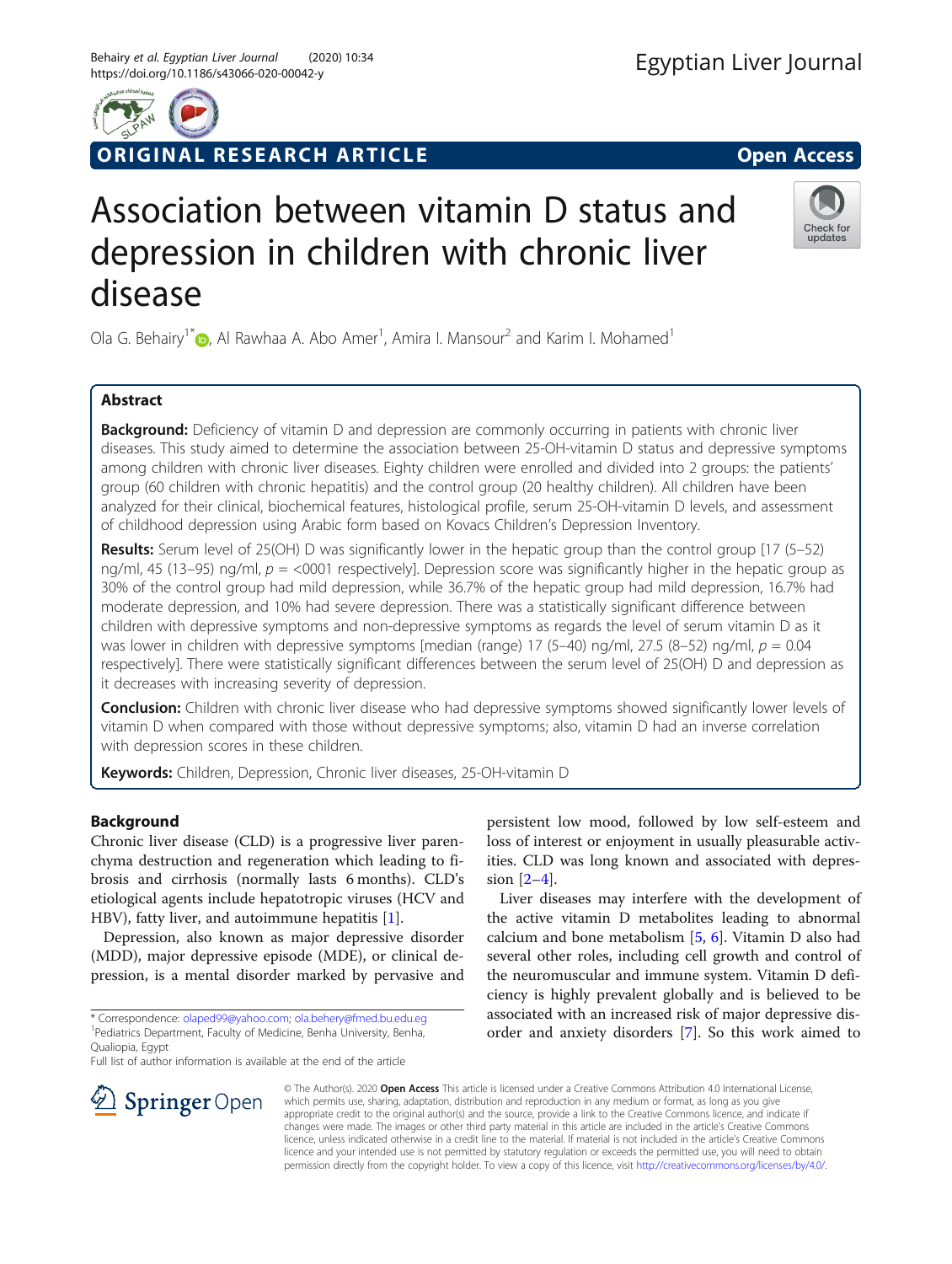investigate the association between vitamin D status and depressive symptoms among children with CLD.

#### Subject and methods

This case-controlled study was conducted on children diagnosed with CLD who attending the outpatient hepatology clinic after obtaining informed written consent from each parent of enrolled children in the period from October 2018 to July 2019 and apparently healthy children of matched age and sex acted as the control group. Children with comorbidity like renal diseases, heart diseases or parathyroid disease, prior parathyroid surgery, concurrent anticonvulsant treatment metabolized by cytochrome P450 activity, psychiatric disorders (psychosis or dementia), hepatic encephalopathy, and liver transplantation were excluded from this study, and the number of each category of the excluded patients was not recorded. The study was approved by Ethical Scientific Committee according to guidelines of the Helsinki Declaration [\[8\]](#page-6-0).

❖ All the following were collected based on medical records and anamnesis: sociodemographic, clinical examination, abdominal ultrasonography, result of hepatic needle biopsy, laboratory parameters: hematological (complete blood picture (CBC), biochemical (liver function tests: [aspartate aminotransferase (AST), alanine aminotransferase (ALT)), alkaline phosphatase(ALP), gamma-glutamyl transpeptidase(GGT), total and direct bilirubin, serum protein and albumin] and serum creatinine) autoantibodies (anti-nuclear antibodies (ANA), smooth muscle antibodies (ASMA), liver-kidney microsome antibodies (LKM-1) and anti-mitochondrial antibodies(AMA)), and viral hepatitis profile.

❖ The severity of liver disease was quantified using Child-Pugh score [[9](#page-6-0)], model for end-stage liver disease (MELD) score [[10](#page-6-0)] for teens older than 12 years of age, and pediatric-related end-stage liver disease (PELD) score [\[11\]](#page-6-0) for participants younger than 12 years of age.

❖ All the participants were evaluated for depression level based on Children's Depression Inventory (CDI), a commonly used scale that tests depression symptoms in children and adolescents ages 7 to 17 years within the last 2 weeks [\[12](#page-6-0)] with the use of Arabic-translated form [[13\]](#page-6-0). It measures negative mood (irrational thinking about people or events which means focusing on the negative and not seeing the positive in life), negative self-esteem (lack of confidence and feeling badly about oneself), anhedonia (loss of the capacity to experience pleasure), ineffectiveness (low capability of producing the desired result or the inability to produce desired output), and indecisiveness (not decisive or conclusive). The scale includes 27 items; each item consists of three choices of answers and the patient should choose one. Those 3 choices represent 3 degrees of severity of symptoms. According to the severity, the degree ranges from 0 to 2 as follows: no symptom, 0; mild to moderate, 1; and severe symptoms, 2. The score for both male and female ranging from 0 to 9 was considered normal, while mild depression in males was considered at 9–14 and in females at score 9–16, moderate depression in males at 15–18 and in females at 17–22, and severe depression in males at score > 18 and in females at score > 22. The questionnaire was administered by the same interviewer.

❖ Laboratory investigations: 3-ml venous blood was drawn by aseptic venipuncture using a disposable sterile syringe. Blood was used for the assessment of serum levels of 25-hydroxyvitamin D by enzyme-linked immunosorbent assay (ELISA). Quantitative measurement of bioactive Vit D was carried out using sensitive competitive ELISA kits supplied from WKEA Med Supplies Corporation, China. The normal level of vitamin D is defined as a 25-OH Vit D concentration greater than 20 ng/ml (> 50 nmol/L). Vitamin D insufficiency is defined as a 25-OH-Vit D concentration of 12–20 ng/ml (30–50 nmol/L). Vitamin D deficiency is defined as a 25-OH-Vit D level less than  $12 \text{ ng/ml}$  (< 30 nmol/L) [[14\]](#page-6-0) for all the participants.

# Statistical analysis

Data were tabulated, coded, and then analyzed using the computer program SPSS (statistical package for social science) version 16. Quantitative data were presented as mean  $\pm$  SD. The  $\chi^2$  test and Fisher exact test were used to compare proportions as appropriate. The Student's  $t$ test and the Mann–Whitney (Z) test were used to test differences between the two groups regarding parametric and non-parametric data, respectively. Spearman's correlation coefficient was used to test the correlation between variables. For all analyses, the level of significance was set at  $p < 0.05$ .

## Results

## Study population characteristics

The mean age of the studied 60 children suffering from chronic liver disease of different etiologies is 12 ± 3 years; they were 33 (55%) male and 27 (45%) female. Twenty-one (35%) of them had positive consanguinity, while the 20 control children were 10 females (50%) and 10 males (50%) with mean age  $12 \pm 4$  years with 4 (20%) of them had positive consanguinity with no statistically significant difference between both groups as regards age, gender, and consanguinity. Regarding diagnosis of chronic liver disease group, 25% had metabolic and genetic liver diseases (3.3% Dubin Johnson syndrome, 15% glycogen storage disease, and 6.7% Wilson disease), 43.4% were diagnosed with chronic hepatitis [autoimmune hepatitis 20%, chronic hepatitis of unknown etiology 11.7%, steatohepatitis 6.7%, and congenital hepatic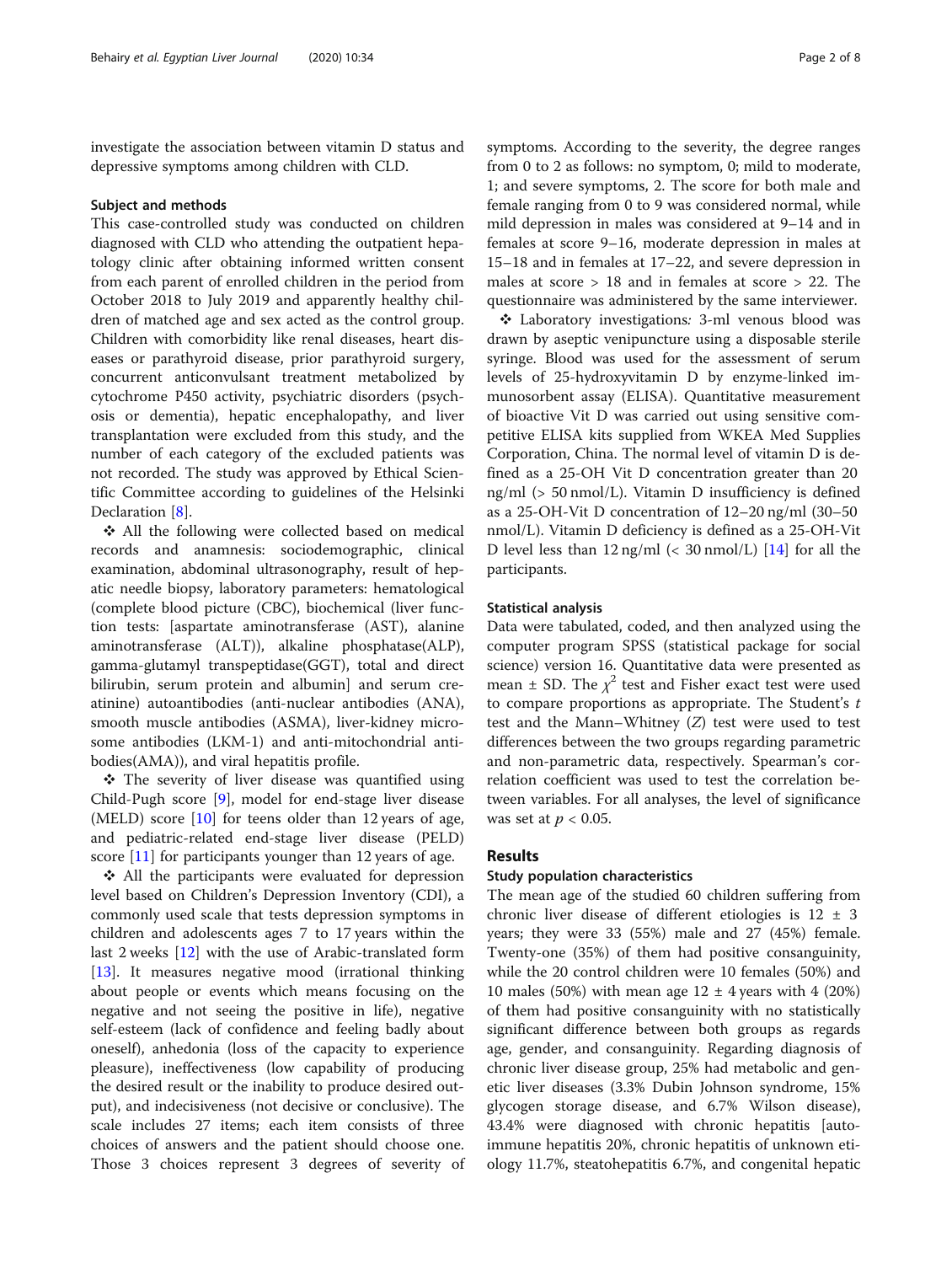fibrosis 5%], 21.6% had infective hepatitis (18.3% HCV and 3.3% HBV), and 10% had cholestatic liver disease (5% Alagille syndrome and 5% progressive familial intrahepatic cholestasis). The studied CLD patients were presented clinically with jaundice (66.6%), abdominal pain (20%), abdominal distention (58.4%), fever (15%), faltering of growth (24.5%), and pallor (16.6%). Abdominal ultrasonography of patients revealed hepatomegaly (80%), splenomegaly (50%), and ascites (6.6%).

All the patients had increased levels of liver enzymes and regard histopathological evaluation of liver biopsy according to the Ishak score revealed that the majority of the studied patients (80%) showed mild disease activity. Regarding the degree of fibrosis, 45% had mild fibrosis (F1), 33.3% had moderate fibrosis (F2), and severe fibrosis (F3) was present in 16.7% of patients (Table 1).

# Vitamin D and depression score in CLD patients and controls

There was a statistically significant difference between the studied groups regarding the level of serum 25-OHvitamin D as it was lower in the hepatic group (Fig. [1](#page-3-0) and Table [2](#page-3-0)). There was a statistically significant difference between studied groups regarding depression score as all degrees of depression (mild, moderate, and severe) were statistically higher in the hepatic group (Table [2\)](#page-3-0).

Regarding liver biopsy, there was a statistically significant association between the serum level of 25-OHvitamin D and degree of fibrosis (FI) and histological activity index (HAI) as it decreases with increasing degree of fibrosis and HAI. Also, there was a statistically significant association between depression score and degree of fibrosis and HAI as it increases with increasing degree of fibrosis and HAI (Table [3\)](#page-4-0).

There was a statistically significant difference between children with depressive symptoms (38 cases) and nondepressive symptoms (22 cases) regarding the level of serum 25-OH-vitamin D as it was lower in children with depressive symptoms [median (range) 17 (5–40), 27.5  $(8-52, p = 0.04)$  respectively]. There were statistically significant differences between both normal and different degrees of depression regarding the serum level of 25-OH-vitamin D as it decreased with increasing severity of depression (Table [4](#page-4-0)).

There was a statistically significant negative correlation between 25-OH-vitamin D and ALT, AST, FI, HAI, and depression score, but there were no statistically significant correlations between 25-OH-vitamin D and other clinical and laboratory measures (Table [5\)](#page-5-0).

There was a statistically significant positive correlation between the degree of depression score and ALT, AST, FI, and HAI, while there was a statistically significant

Table 1 Laboratory and histological characteristics of the hepatic group

| Variables                                               |                            | Hepatic group ( $n = 60$ ) |
|---------------------------------------------------------|----------------------------|----------------------------|
| Hb (g/dL)                                               | Mean $\pm$ SD (range)      | $10.7 \pm 1.5$ (7.4-13)    |
| Platelets ( $\times$ 10 <sup>3</sup> /mm <sup>3</sup> ) | Mean $\pm$ SD (range)      | $223 \pm 119$ (50-400)     |
| WBC ( $\times$ 10 <sup>3</sup> /mm <sup>3</sup> )       | Mean $\pm$ SD (range)      | $7.4 \pm 3.1 (3.3 - 17)$   |
| ALT (U/L)                                               | Mean $\pm$ SD (range)      | $115 \pm 93$ (75-483)      |
| AST (U/L)                                               | Mean $\pm$ SD (range)      | $143 \pm 136 (88 - 769)$   |
| Total bilirubin (mg/dL)                                 | Median (range)             | $3.11(0.6 - 22.6)$         |
| Direct bilirubin (mg/dL)                                | Median (range)             | $1.85(0.1-13.3)$           |
| Albumin (q/dL)                                          | Mean $\pm$ SD (range)      | $3.9 \pm 0.5$ (2.3-5)      |
| PT(s)                                                   | Mean $\pm$ SD (range)      | $14.5 \pm 2.6$ (11-25)     |
| PTT(s)                                                  | Mean $\pm$ SD (range)      | $40.6 \pm 6.4$ (29.4-66)   |
| <b>INR</b>                                              | Mean $\pm$ SD (range)      | $1.33 \pm 0.31$ (1-2.9)    |
| ALP (IU/L)                                              | Mean $\pm$ SD (range)      | 371.47 ± 218.52 (91-1022)  |
| Histological activity index (HAI)                       | $(0-3/18)$ minimal         | 20 (33.3%)                 |
|                                                         | $(4 - 8/18)$ mild          | 28 (46.7%)                 |
|                                                         | (9-12/18) moderate         | 9(15%)                     |
|                                                         | (13-18/18) severe          | 3(5%)                      |
| Degree of fibrosis (FI)                                 | (F0/6) no fibrosis         | 3(5%)                      |
|                                                         | $(F1-2/6)$ mild fibrosis   | 27 (45%)                   |
|                                                         | (F3-4/6) moderate fibrosis | 20 (33.3%)                 |
|                                                         | (F5-6/6) severe fibrosis   | 10 (16.7%)                 |

Hb hemoglobin, WBC white blood cells, ALT alanine aminotransferase, AST aspartate aminotransferase, PT prothrombin time, PTT partial thromboplastin time, INR international normalized ratio, ALP alkaline phosphatase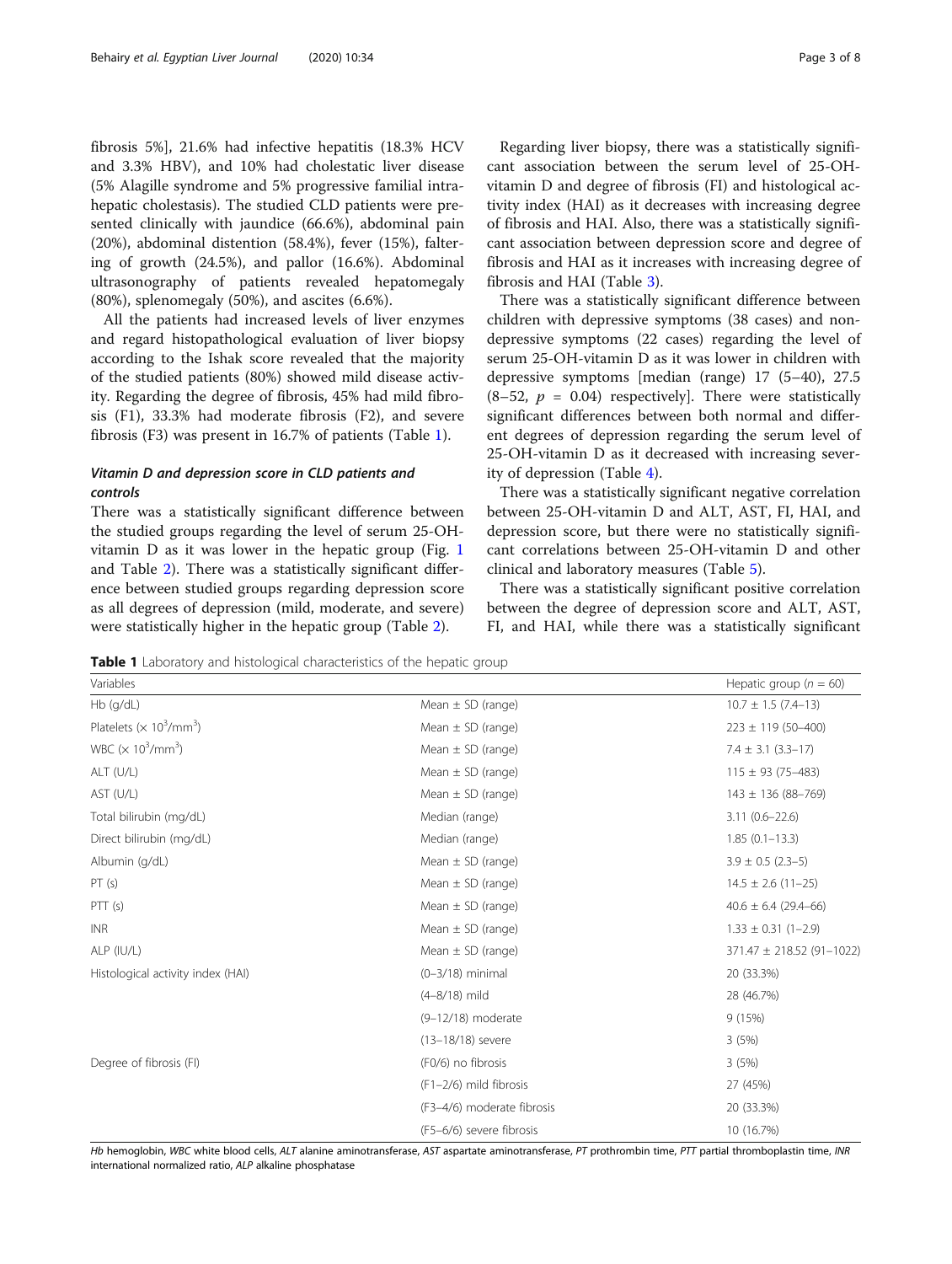<span id="page-3-0"></span>

negative correlation between the degree of depression score and hemoglobin and albumin. There were no statistically significant differences between the degree of depression score and other variables (Table [5\)](#page-5-0).

# **Discussion**

The present study shows that there was a statistically significant difference between the studied groups as regards the level of serum 25-OH-vitamin D as it was statistically lower in the hepatic group. Seventy-five percent of the control group had sufficient, and 25% had insufficiency of 25-OH-vitamin D. While in the hepatic group, 38.3% had sufficient 25-OH-vitamin D, 41.7% insufficiency, and 20% had deficient 25-OHvitamin D. Such findings are consistent with Lee et al. [\[15](#page-6-0)] who found that vitamin D deficiency was prevalent in children with CLD despite supplementation of vitamin D. Overall, 28% of the subjects were either vitamin D deficient or insufficient. Also, Jamil et al. [[16\]](#page-6-0) found that 88% had either insufficient (patients, 52.8% vs. controls, 27%) or deficient levels (patients, 34.4% vs. controls, 26%) of vitamin D, while

only 12% had sufficient levels of vitamin D (patients, 12% vs. controls, 47%). Likewise, Arteh et al. [[17](#page-6-0)] reported that the global prevalence of vitamin D deficiency (VDD) in the general population has been reported to effect all age groups ranging from 20 to 100% for serum 25(OH) vitamin D concentrations < 20 ng/ml. The prevalence of vitamin D levels < 20 ng/ ml in CLD has been reported to range from 64 to 92% and is generally inversely linked to the progression of the disease.

There are many possible reasons for the reported inverse relationship between liver disease severity and falling vitamin D status. The underlying mechanisms are almost definitely multifactorial in nature and likely to vary between different liver pathologies. Important possible mechanisms to consider are as follows: reduced exogenous exposure of patients to vitamin D sources (e.g., dietary, sunlight), deficiency of bile salts needed for gastrointestinal absorption of vitamin D, reduced endogenous production of vitamin D and albumin which impaired by cirrhosis, impaired hepatic hydroxylation of vitamin D to 25(OH) D, and increased catabolic removal of 25(OH) D [[18](#page-6-0)].

| Table 2 Serum 25-OH-vitamin D and depression score among studied groups |  |  |  |  |
|-------------------------------------------------------------------------|--|--|--|--|
|                                                                         |  |  |  |  |

| Variables               |                             |            | Hepatic group ( $n = 60$ ) |              | Control group ( $n = 20$ ) | Test          | $p$ value |
|-------------------------|-----------------------------|------------|----------------------------|--------------|----------------------------|---------------|-----------|
| 25-OH-vitamin D (ng/ml) | Median (range)              | $17(5-52)$ |                            | $45(13-95)$  |                            | $Z = -3.804$  | < 0.001   |
| 25-OH-vitamin D (ng/ml) | Deficiency(< 12 ng/ml)      | 12         | 20.00%                     | $\circ$      | 0.00%                      | $x^2 = 9.357$ | 0.009     |
|                         | Insufficiency (12-20 ng/ml) | 25         | 41.70%                     | 5            | 25.00%                     |               |           |
|                         | Sufficiency (20-100 ng/ml)  | 23         | 38.30%                     | 15           | 75.00%                     |               |           |
| Depression score        | Normal, $n$ $(\%)$          | 22         | 36.6%                      | 14           | 70.00%                     | $x^2 = 6.7$   | 0.009     |
|                         | Mild, n (%)                 | 22         | 36.7%                      | 6            | 30.00%                     | $x^2 = 29$    | 0.049     |
|                         | Moderate, n (%)             | 10         | 16.7%                      | $\mathbf{0}$ | 0.00%                      | FET           | 0.021     |
|                         | Severe, n (%)               | 6          | 10%                        | $\mathbf{0}$ | 0.00%                      | FET           | 0.039     |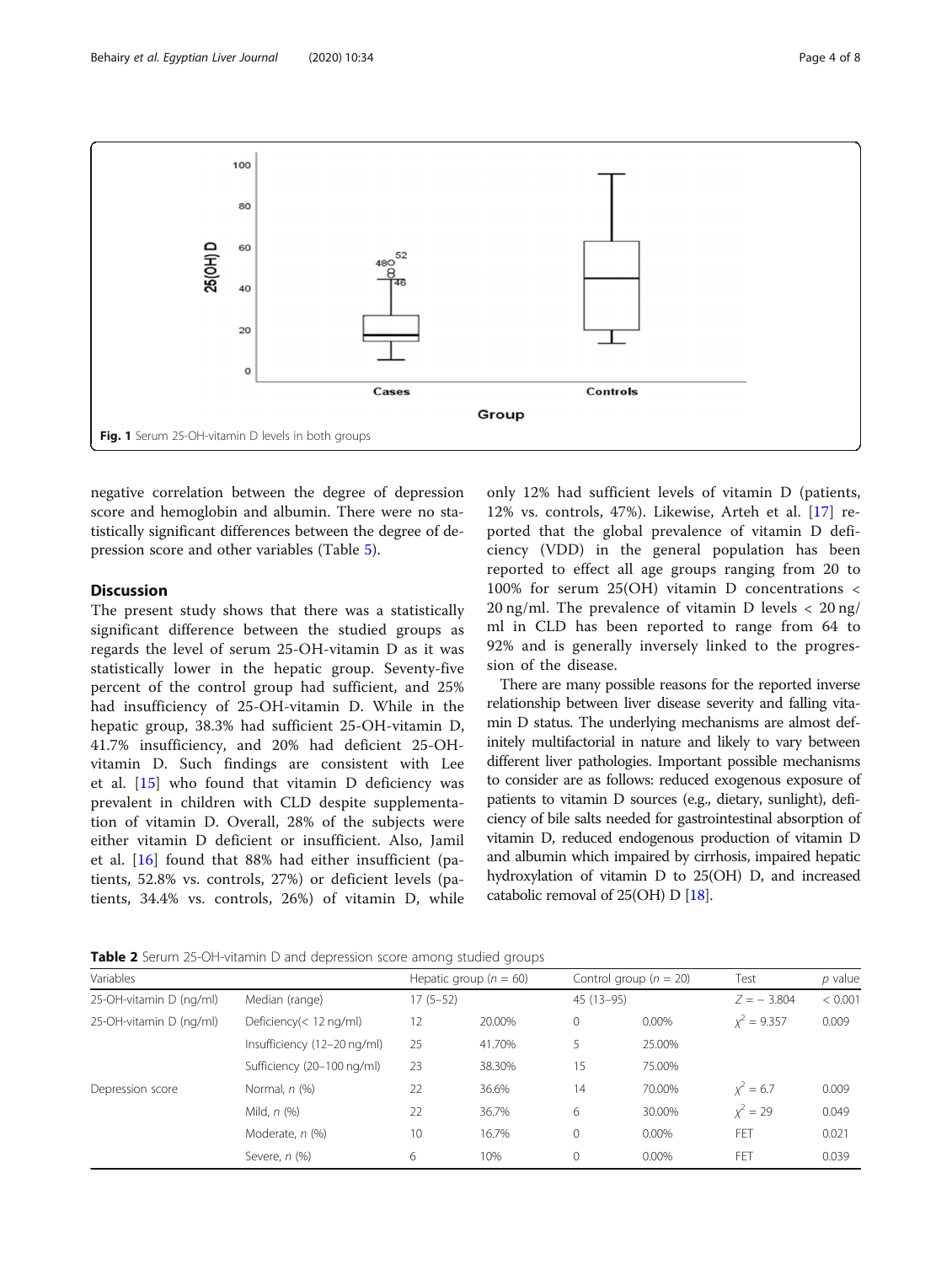<span id="page-4-0"></span>Table 3 Relation between both serum 25-OH-vitamin D and depression score and liver biopsy findings

| Liver biopsy                      |                    | Serum 25-OH-vitamin D (ng/ml) | F         | р    |         |
|-----------------------------------|--------------------|-------------------------------|-----------|------|---------|
|                                   |                    | Mean $\pm$ SD                 | Range     | test | value   |
| Degree of fibrosis (FI)           | (F0/6) no fibrosis | $24.74 \pm 12.402$            | $8 - 52$  | 2.8  | .045(S) |
|                                   | (F1-2/6) mild      | $20.80 \pm 9.920$             | $5 - 44$  |      |         |
|                                   | (F3-4/6) moderate  | $19.67 \pm 18.475$            | $9 - 41$  |      |         |
|                                   | (F5-6/6) sever     | $15.00 \pm 9.119$             | $6 - 39$  |      |         |
| Histological activity index (HAI) | $(0-3/18)$ minimal | $26.30 \pm 14.907$            | $7 - 52$  | 3.1  | .032(S) |
|                                   | $(4 - 8/18)$ mild  | $19.18 \pm 8.87$              | $6 - 44$  |      |         |
|                                   | (9-12/18) moderate | $15.00 \pm 8.88$              | $5 - 29$  |      |         |
|                                   | (13-18/18) sever   | $12.33 \pm 5.77$              | $9 - 19$  |      |         |
| Degree of fibrosis (FI)           | Depression score   |                               |           | 148  | .001    |
|                                   |                    | Mean $\pm$ SD                 | Range     |      |         |
|                                   | (F0/6) no fibrosis | $4.67 \pm 0.57$               | $4 - 5$   |      |         |
|                                   | (F1-2/6) mild      | $10.85 \pm 4.11$              | $5 - 19$  |      |         |
|                                   | (F3-4/6) moderate  | $13.05 \pm 5.82$              | $5 - 26$  |      |         |
|                                   | (F5-6/6) sever     | $16.80 \pm 4.32$              | $11 - 25$ |      |         |
| Histological activity index (HAI) | $(0-3/18)$ minimal | $9.55 \pm 4.49$               | $4 - 19$  | 5.1  | .003    |
|                                   | $(4 - 8/18)$ mild  | $12.50 \pm 4.87$              | $5 - 25$  |      |         |
|                                   | (9-12/18) moderate | $17.11 \pm 6.05$              | $7 - 26$  |      |         |
|                                   | (13-18/18) sever   | $17.67 \pm 2.52$              | $11 - 26$ |      |         |

In the current study, there was a statistically significant difference between the studied groups as regards depression score as 30% of the control group had mild depression, while 36% of the hepatic group had mild depression, 16.7% had moderate depression, and 10% had severe depression. Such results follow Akram et al. [[19\]](#page-6-0) who recorded that patients suffering from depression were 59.3%, anxiety was 17.4%, and both anxiety and depression were 30.7%. Also, Kerkar et al. [[20](#page-6-0)] found that children with NAFLD have higher levels of depression than those with obese controls, while Arslan et al. [[21\]](#page-6-0) found that the mean depression and anxiety scores between children with chronic hepatitis B and control group were not significantly different ( $p > 0.05$ ).

Relative to many studies of depression prevalence in CLD patients, mechanistic depression research was incomplete. Generally, the main reasons for this include the following aspects: (i) the disease itself: the long-term discomfort caused by illness and treatment, feeling of guilt, and anxiety about the progression of the disease, etc. and (ii) social and economic strain, including basic research and working conditions, social discrimination, and high medical treatment costs. Emerging evidence supported reduced serotonin and dopamine transporter binding in chronic hepatitis patients with cognitive impairment, which could be associated with depression [[1\]](#page-6-0).

In the present study, there was statistically significant positive correlation between the degree of depression score and ALT, AST, FI, and HAI; there are many studies run in line with our results and reported that depression was associated with more severe fibrosis and HAI [[22](#page-6-0)–[24](#page-6-0)].

In this study, there were statistically significant differences between both normal and different degrees of depression regarding serum level of 25-OH-vitamin D as it decreased with increasing severity of depression; also, there was a statistically significant negative correlation between 25-OH-vitamin D and ALT, AST, FI, HAI and

**Table 4** Relation between serum 25-OH-vitamin D level and depression score

|                  |                    | Serum 25-OH-vitamin D (ng/ml) |          |      |         |
|------------------|--------------------|-------------------------------|----------|------|---------|
|                  |                    | Mean $\pm$ SD                 | Range    | test | value   |
| Depression score | Normal (22 cases)  | $27.52 + 14.27$               | $8 - 48$ | 3.15 | 0.01(S) |
|                  | Mild (22 cases)    | $24.04 \pm 10.12$             | $7 - 52$ |      |         |
|                  | Moderate (10cases) | $16.70 \pm 6.3$               | $9 - 33$ |      |         |
|                  | Severe (6cases)    | $7.40 \pm 3.2$                | $5 - 13$ |      |         |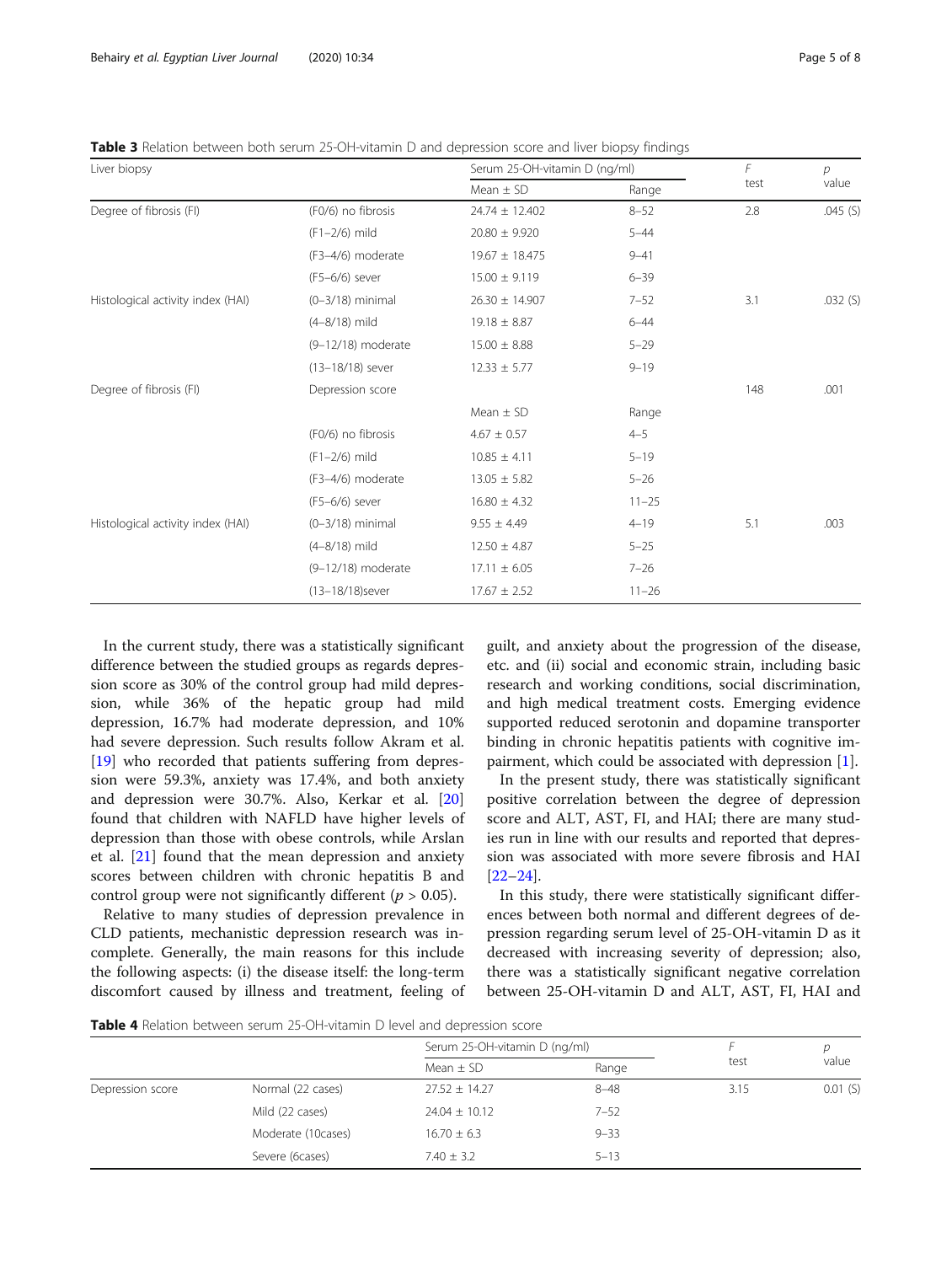<span id="page-5-0"></span>Table 5 Correlation between 25-OH-vitamin D and degree of depression score and clinical and laboratory measures

| Variables                                               |            | 25-OH-vitamin D (ng/ml) | Depression score |        |
|---------------------------------------------------------|------------|-------------------------|------------------|--------|
|                                                         | r          | p                       | $\mathsf{r}$     | р      |
| Liver span (cm)                                         | $-.059$    | 0.654                   | .108             | .409   |
| Spleen size (cm)                                        | $-.140$    | 0.286                   | $-.20$           | .879   |
| Hemoglobin (g/dL)                                       | $-.056$    | 0.669                   | $-.263*$         | .042   |
| Platelets ( $\times$ 10 <sup>3</sup> /mm <sup>3</sup> ) | $-.120$    | 0.36                    | .098             | .457   |
| WBC ( $\times$ 10 <sup>3</sup> /mm <sup>3</sup> )       | 0.079      | 0.546                   | $-.005$          | .972   |
| ALT (U/L)                                               | $-.370**$  | 0.004                   | $.186*$          | < 0.05 |
| AST (U/L)                                               | $-0.399**$ | 0.002                   | $.174*$          | < .05  |
| PT(s)                                                   | 0.008      | 0.951                   | .165             | .208   |
| PTT(s)                                                  | $-.060$    | 0.647                   | .270             | .077   |
| <b>INR</b>                                              | $-.097$    | 0.459                   | .152             | .248   |
| Total bilirubin (mg/dL)                                 | $-.058$    | 0.658                   | .112             | .395   |
| Direct bilirubin (mg/dL)                                | $-.057$    | 0.666                   | .039             | .767   |
| Albumin (g/dL)                                          | 0.053      | 0.689                   | $-367**$         | .004   |
| ALP (IU/L)                                              | $-.066$    | .618                    | $-.058$          | .660   |
| FI                                                      | $-.444**$  | < 0.001                 | .507**           | .000   |
| HAI                                                     | $-.293*$   | 0.023                   | $.442**$         | .000   |
| Depression score                                        | $-.286*$   | 0.027                   |                  |        |

Spearman's correlation was used

r correlation coefficient, FI degree of fibrosis, HAI histological activity index, WBC white blood cells, ALT alanine aminotransferase, AST aspartate aminotransferase, PT prothrombin time, PTT partial thromboplastin time, INR international normalized ratio, ALP alkaline phosphatase, IgG immunoglobulin G

\*Significant, \*\*Highly significant

depression score. These findings are supported by Skaaby et al. [\[25](#page-6-0)] who reported a statistically significant inverse association between vitamin D status and incident liver disease with a hazard ratio = 0.88 (95% confidence interval 0.79–0.99) per 10 nmol/L higher vitamin D status at baseline. The risk of having a high level of ALT, AST, or GGT appeared to be higher for lower vitamin D levels, but not statistically significant, and they stated that vitamin D status was inversely related to incident liver disease. Also, many studies had reported an inverse association between vitamin D status and degree of liver fibrosis [\[26,](#page-6-0) [27](#page-6-0)], while Yodoshi et al. [[28](#page-6-0)] found that the majority were either vitamin D insufficient (50%) or deficient (32%) within 3 months of their liver biopsy and recorded no association between serum 25(OH)-vitamin D concentrations and serum aminotransferases or histological scores, and they claimed that vitamin D deficiency and insufficiency are common in children with nonalcoholic fatty liver disease (NAFLD), but not consistently linked to severity of histological disease.

Concerning the effect of vitamin D on liver fibrosis, vitamin D has an anti-fibrotic effect on hepatic stellate cells through different signal transduction pathways mediated by receptor vitamin D, which in turn inhibits the

expression of pro-fibrogenic genes. Also, some studies showed a significant correlation between low vitamin D levels and an increased risk of hepatic fibrosis. Additionally, the high prevalence of vitamin D deficiency was observed in patients with liver fibrosis, suggesting the use of vitamin D status as a biochemical marker that reflects the progression of liver fibrosis [\[29\]](#page-7-0).

With regard to the inverse correlation between vitamin D and depression score, these results are consistent with Smith et al. [\[30](#page-7-0)] who found that serum 25(OH) vitamin D was negatively associated with Children Depression Inventory (CDI) scores ( $r = -0.55$ ,  $p < 0.001$ ), and the group of patients with insufficient level 25(OH) vitamin D levels did show significantly more depressive symptoms ( $p < 0.001$ ). Also, many researchers who reported significant improvement in depression and well-being with vitamin D supplementation suggest a link between vitamin D status and depression [[31](#page-7-0), [32](#page-7-0)]. Likewise, Sarris et al. [[33\]](#page-7-0) have confirmed that vitamin D is recommended for use with antidepressant drugs in successful depression treatment.

Region-specific expression of vitamin D receptors (VDR) in the cingulate cortex, thalamus, cerebellum, substantia nigra, amygdala, and hippocampus suggests the possibility of a function of vitamin D in psychiatric disorders. Many of these regions also express 1α-hydroxylase enzymes capable of metabolizing 25(OH) D to 1, 25(OH)2D3, suggesting that vitamin D may play an autocrine or paracrine action in the brain [[34](#page-7-0)]. Indeed, vitamin D may play a key role in the pathophysiology of depression and several studies have shown the existence of vitamin D, its receptors (VDR) and associated enzymes (CYP 24A1, CYP 27B1) in several brain regions, pointing to the importance of vitamin D as a neuroactive/neurosteroid hormone involved in key functions such as neuroprotection, neuroimmunomodulation, regular brain function, and brain development [\[34](#page-7-0), [35\]](#page-7-0). Also, evidence of possible neuroprotective roles is emerging that vitamin D may play through its effects on inflammation. Certainly, increasing data suggest that the upregulation of proinflammatory cytokines in the brain can be linked with depression [[36](#page-7-0)] and vitamin D may will be one of the modulators in the association between depression and inflammatory re-sponse by its impact on the immune system [[37](#page-7-0)].

### Strength and limitations

25-OH-vitamin D represents the first step to prove the pivotal role of 25-OH-vitamin D as a marker of depression in chronic liver diseases.

## Limitations in our study

Include a small number of cases which make us unable to rebost regression model by sufficient number of predictors and this is from statistical point of view.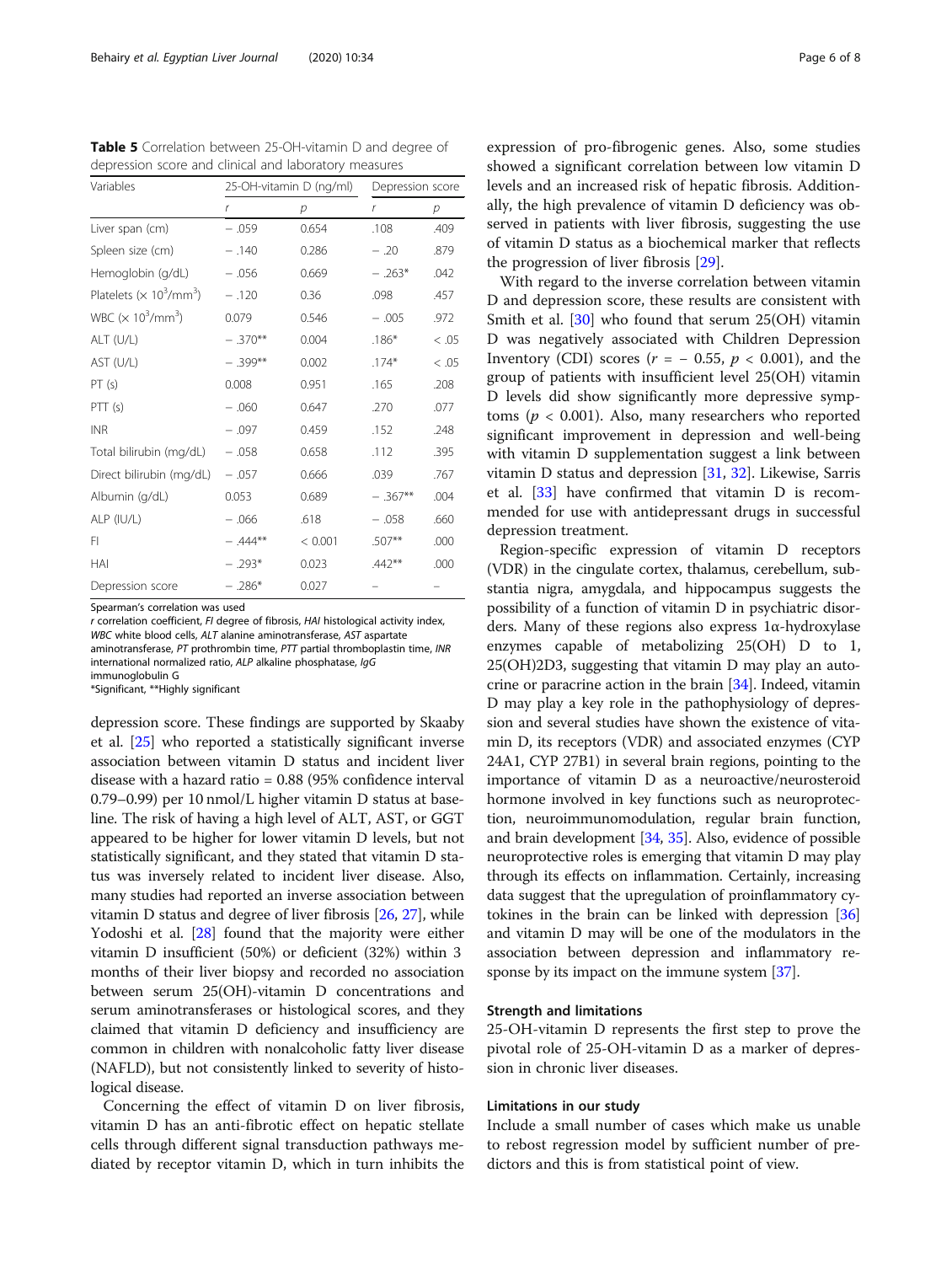<span id="page-6-0"></span>Conclusion Children with chronic liver disease who had depressive symptoms showed a significantly lower level of 25-OH-vitamin D when compared with those without depressive symptoms; also, 25-OH-vitamin D had an inverse correlation with depression score in these children.

#### Abbreviations

CLD: Chronic liver diseases; MDD: Major depressive disorder; FI: Degree of fibrosis; HAI: Histological activity index

#### Acknowledgements

Not applicable.

#### Authors' contributions

1- O B: contributed to the design and implementation of the research, aided in choosing the patients and helped shape the research, supervised the findings of this work, discussed the results, writing of the manuscript, and read and approved the final manuscript. 2- A A: contributed to the design and implementation of the research, contributed to the revision of the work and the acceptance of the final form of the manuscript, and read and approved the final manuscript. 3- A M: contributed to the design and implementation of the research, performed the laboratory work, and read and approved the final manuscript. 4- K M: contributed to the design and implementation of the research, contributed in the collection of the data and in performing the statistical part of the work, and read and approved the final manuscript.

#### Funding

No funding—no grants.

#### Availability of data and materials

All data and materials are available.

#### Ethics approval and consent to participate

The study was performed according to the ethical guidelines of the 1975 Declaration of Helsinki. The current study was approved by the Medical Research Ethical Committee of the Faculty of Medicine, Benha University. All subjects were informed about the procedures and the aim of the study, and informed written consent was obtained from the parents or caregivers of enrolled children. The committee's reference number is not applicable and/ or not available.

#### Consent for publication

Not applicable

#### Competing interests

None of the authors have any conflicts of interest or financial disclosures related to this work.

#### Author details

<sup>1</sup> Pediatrics Department, Faculty of Medicine, Benha University, Benha, Qualiopia, Egypt. <sup>2</sup>Clinical Pathology Department, Faculty of Medicine, Benha University, Benha, Egypt.

### Received: 27 February 2020 Accepted: 1 July 2020 Published online: 08 September 2020

#### References

- 1. Huang X, Liu X, Yu Y (2017) Depression and chronic liver diseases: are there shared underlying mechanisms? Front Mol Neurosci 10(134):1–11
- 2. Gutteling JJ, de Man RA, van der Plas SM, Schalm SW, Busschbach JJ, Darlington AS (2006) Determinants of quality of life in chronic liver patients. Aliment Pharmacol Ther 23:1629–1635
- 3. Patten SB, Williams JV, Lavorato DH, Modgill G, Jette N, Eliasziw M (2008) Major depression as a risk factor for chronic disease incidence: longitudinal analyses in a general population cohort. Gen Hosp Psychiatry 30:407–413
- 4. Mullish BH, Kabir MS, Thursz MR, Dhar A (2014) Review article: depression and the use of antidepressants in patients with chronic liver disease or liver transplantation. Aliment Pharmacol Ther 40:880–892
- 5. De Luca HF (2004) Overview of general physiologic features and functions of vitamin D. Am J Clin Nutr 80:1689Se96S
- 6. Hogler W, Baumann U, Kelly D (2012) Endocrine and bone metabolic complications in chronic liver disease and after liver transplantation in children. J Pediatr Gastroenterol Nutr 54:313e21
- 7. Casseb GAS, Kaster MP, Rodrigues ALS (2019) Potential role of vitamin D for the management of depression and anxiety. CNS Drugs 33:619–637
- 8. World Medical Association (2009) Declaration of Helsinki. Ethical principles for medical research involving human subjects. Jahrbuch Für Wissenschaft Und Ethik 14:233–238
- 9. Pugh RN, Murray-Lyon IM, Dawson JL, Pietroni MC, Williams R (1973) Transection of the esophagus for bleeding oesophageal varices. Br J Surg 60:646–649
- 10. Kamath PS, Wiesner RH, Malinchoc M et al (2001) A model to predict survival in patients with end-stage liver disease. Hepatology 33:464–470
- 11. McDiarmid SV, Anand R, Lindblad AS (2002) Development of a pediatric end-stage liver disease score to predict poor outcome in children awaiting liver transplantation. Transplantation 74:173–181
- 12. Kovacs M. Children's Depression Inventory (CDI) (1992). North Tonawanda, NY: Multi-Health Systems Inc.
- 13. Ghareeb GA, Beshai JA (1989) Arabic version of Children's Depression Inventory reliability and validity. Journal of clinical child psychology 18(4): 322–326
- 14. Munns CF, Shaw N, Kiely M, Specker BL, Thacher TD, Ozono K et al (2016) Global consensus recommendations on prevention and management of nutritional rickets. J Clin Endocrinol Metab 101(2):394–415
- 15. Lee WS, Jalaludin MY, Wong SY, Ong SY, Foo HW, Ng RT (2019) Vitamin D non-sufficiency is prevalent in children with chronic liver disease in a tropical country. Pediatr Neonatol 60(1):12–18
- 16. Jamil Z, Arif S, Khan A, Durrani AA, Yaqoob N (2018) Vitamin D deficiency and its relationship with Child-Pugh class in patients with chronic liver disease. Journal of clinical and translational hepatology 6(2):135
- 17. Arteh J, Narra S, Nair S (2010) Prevalence of vitamin D deficiency in chronic liver disease. Dig Dis Sci 55:2624–2628
- 18. Stokes CS, Volmer DA, Grunhage F, Lammert F (2013) Vitamin D in chronic liver disease. Liver Int 33(3):338–352
- 19. Akram A, Anwar L, Naeem MT (2017) Evaluation of anxiety and depression in chronic liver disease patients. Journal of Muhammad Medical College, Mirpurkhas 8(2):31–33
- 20. Kerkar N, D'Urso C, Van Nostrand K et al (2013) Psychosocial outcomes for children with non-alcoholic fatty liver disease over time and compared with obese controls. J PediatrGastroenterolNutr 56:77–82
- 21. Arslan N, Buyukgebiz B, Ozturk Y, Pekcanlar-Akay A (2003) Depression and anxiety in chronic hepatitis B: effect of hepatitis B virus infection on psychological state in childhood. Turk J Pediatr 45(1):26–28
- 22. Russ TC, Kivimaki M, Morling JR, Starr JM, Stamatakis E, Batty GD (2015) Association between psychological distress and liver disease mortality: a meta-analysis of individual study participants. Gastroenterology 148:958– 966.e4. <https://doi.org/10.1053/j.gastro.2015.02.004>
- 23. Tomeno W, Kawashima K, Yoneda M, Saito S, Ogawa Y, Honda Y et al (2015) Non-alcoholic fatty liver disease comorbid with major depressive disorder: the pathological features and poor therapeutic efficacy. J GastroenterolHepatol 30:1009–1014. <https://doi.org/10.1111/jgh.12897>
- 24. Youssef NA, Abdelmalek MF, Binks M, Guy CD, Omenetti A, Smith AD et al (2013) Associations of depression, anxiety and antidepressants with histological severity of nonalcoholic fatty liver disease. Liver Int 33:1062– 1070
- 25. Skaaby T, Husemoen LLN, Borglykke A, Jørgensen T, Thuesen BH, Pisinger C et al (2014) Vitamin D status, liver enzymes, and incident liver disease and mortality: a general population study. Endocrine 47(1):213–220
- 26. Peng CH, Lee HC, Jiang CB, Hsu CK, Yeung CY, Chan WT et al (2019) Serum vitamin D level is inversely associated with liver fibrosis in post Kasai's portoenterostomy biliary atresia patients living with native liver. PLoS One 14(6):e0218896
- 27. Nobili V, Giorgio V, Liccardo D, Bedogni G, Morino G, Alisi A, Cianfarani S (2014) Vitamin D levels and liver histological alterations in children with nonalcoholic fatty liver disease. Eur J Endocrinol 170(4):547–553
- 28. Yodoshi T, Orkin S, Arce-Clachar AC, Bramlage K, Liu C, Fei L et al (2019) Vitamin D deficiency: prevalence and association with liver disease severity in pediatric nonalcoholic fatty liver disease. Eur J Clin Nutr:1–9